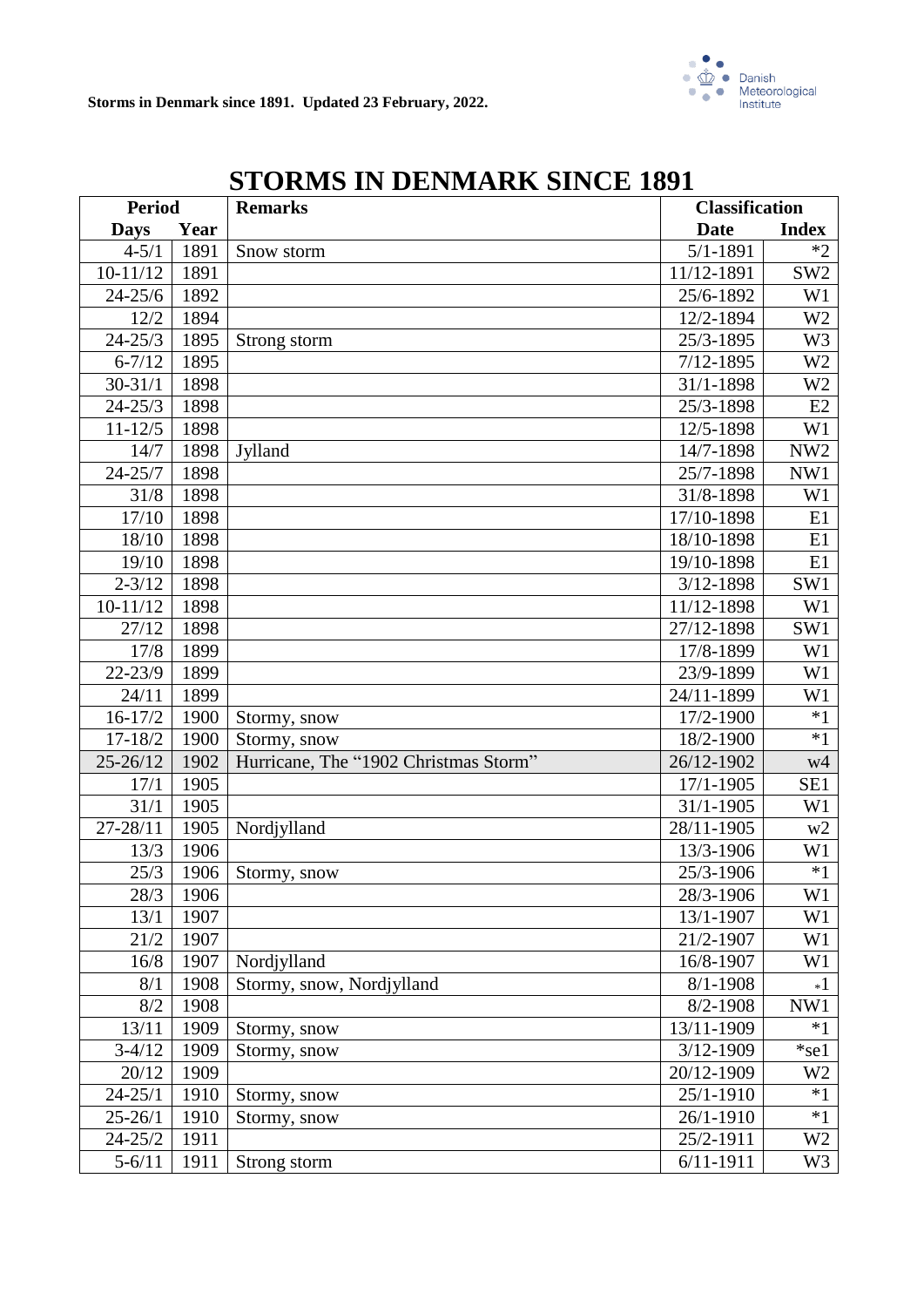

| 14/12        | 1912 |                                                 | 14/12-1912    | W <sub>2</sub>  |
|--------------|------|-------------------------------------------------|---------------|-----------------|
| 31/1         | 1913 |                                                 | 31/1-1913     | S <sub>2</sub>  |
| 19/11        | 1913 |                                                 | 19/11-1913    | W <sub>2</sub>  |
| 4/12         | 1913 |                                                 | $4/12 - 1913$ | SW <sub>2</sub> |
| 28/9         | 1914 |                                                 | 28/9-1914     | W <sub>2</sub>  |
| 24/12        | 1915 | Stormy, snow, Jylland                           | 24/12-1915    | $*1$            |
| 15/1         | 1916 |                                                 | 15/1-1916     | W1              |
| 16/2         | 1916 | Strong storm, Sydvestjylland                    | 16/2-1916     | w <sub>3</sub>  |
| 24/12        | 1916 |                                                 | 24/12-1916    | X1              |
| 8/3          | 1917 |                                                 | $8/3 - 1917$  | E2              |
| 14/9         | 1917 |                                                 | 14/9-1917     | W1              |
| 21/9         | 1917 |                                                 | 21/9-1917     | W1              |
| 13/10        | 1917 |                                                 | 13/10-1917    | W1              |
| 25/10        | 1917 |                                                 | 25/10-1917    | W1              |
| 27/11        | 1917 |                                                 | 27/11-1917    | W1              |
| 23/8         | 1918 | Nordjylland                                     | 23/8-1918     | w1              |
| 29/1         | 1920 |                                                 | 29/1-1920     | SE1             |
| 19/1         | 1921 |                                                 | 19/1-1921     | NW1             |
| 22/1         | 1921 |                                                 | 22/1-1921     | W1              |
| 18/6         | 1921 |                                                 | 18/6-1921     | NW1             |
| $23 - 24/10$ | 1921 | Hurricane, The "Ulvsund" storm                  | 24/10-1921    | n4              |
| $1 - 2/11$   | 1921 |                                                 | $2/11 - 1921$ | W1              |
| 17-18/12     | 1921 |                                                 | 18/12-1921    | W <sub>2</sub>  |
| 31/12        | 1921 | Strong storm                                    | 31/12-1921    | W3              |
| 20/9         | 1922 |                                                 | 20/9-1922     | W1              |
| 30/8         | 1923 |                                                 | 30/8-1923     | w1              |
| $9 - 10/10$  | 1923 |                                                 | 10/10-1923    | W1              |
| 16/12        | 1923 |                                                 | 16/12-1923    | W <sub>2</sub>  |
| 24/12        | 1923 | Stormy, snow, The "Christmas snow storm"        | 24/12-1923    | $*1$            |
| 10/9         | 1924 |                                                 | 10/9-1924     | W <sub>2</sub>  |
| $2 - 3/1$    | 1925 |                                                 | $3/1 - 1925$  | W1              |
| 14/6         | 1925 |                                                 | 14/6-1925     | W1              |
| 4/11         | 1925 | The southern parts of Denmark                   | $4/11 - 1925$ | w2              |
| 10/10        | 1926 | The southern parts of Denmark                   | 10/10-1926    | w2              |
| $2 - 3/10$   | 1927 | Strong storm                                    | 3/10-1927     | W <sub>3</sub>  |
| 24/11        | 1928 |                                                 | 24/11-1928    | W <sub>1</sub>  |
| $11 - 12/10$ | 1929 | The southern parts of Denmark                   | 12/10-1929    | w2              |
| 9/10         | 1930 |                                                 | 9/10-1930     | W1              |
| $8 - 9/7$    | 1931 | Strong storm, the southeastern parts of Denmark | 9/7-1931      | sw <sub>3</sub> |
| 11/10        | 1933 | Strong storm, Jylland                           | 11/10-1933    | SW <sub>3</sub> |
| 8/2          | 1934 | Strong storm, Jylland                           | 8/2-1934      | NW3             |
| 27/10        | 1936 |                                                 | 27/10-1936    | SW1             |
| 19/1         | 1937 |                                                 | 19/1-1937     | E2              |
| 24/11        | 1938 |                                                 | 24/11-1938    | SW <sub>2</sub> |
| $23 - 24/8$  | 1940 |                                                 | 24/8-1940     | NW1             |
| 3/5          | 1944 |                                                 | $3/5 - 1944$  | W <sub>1</sub>  |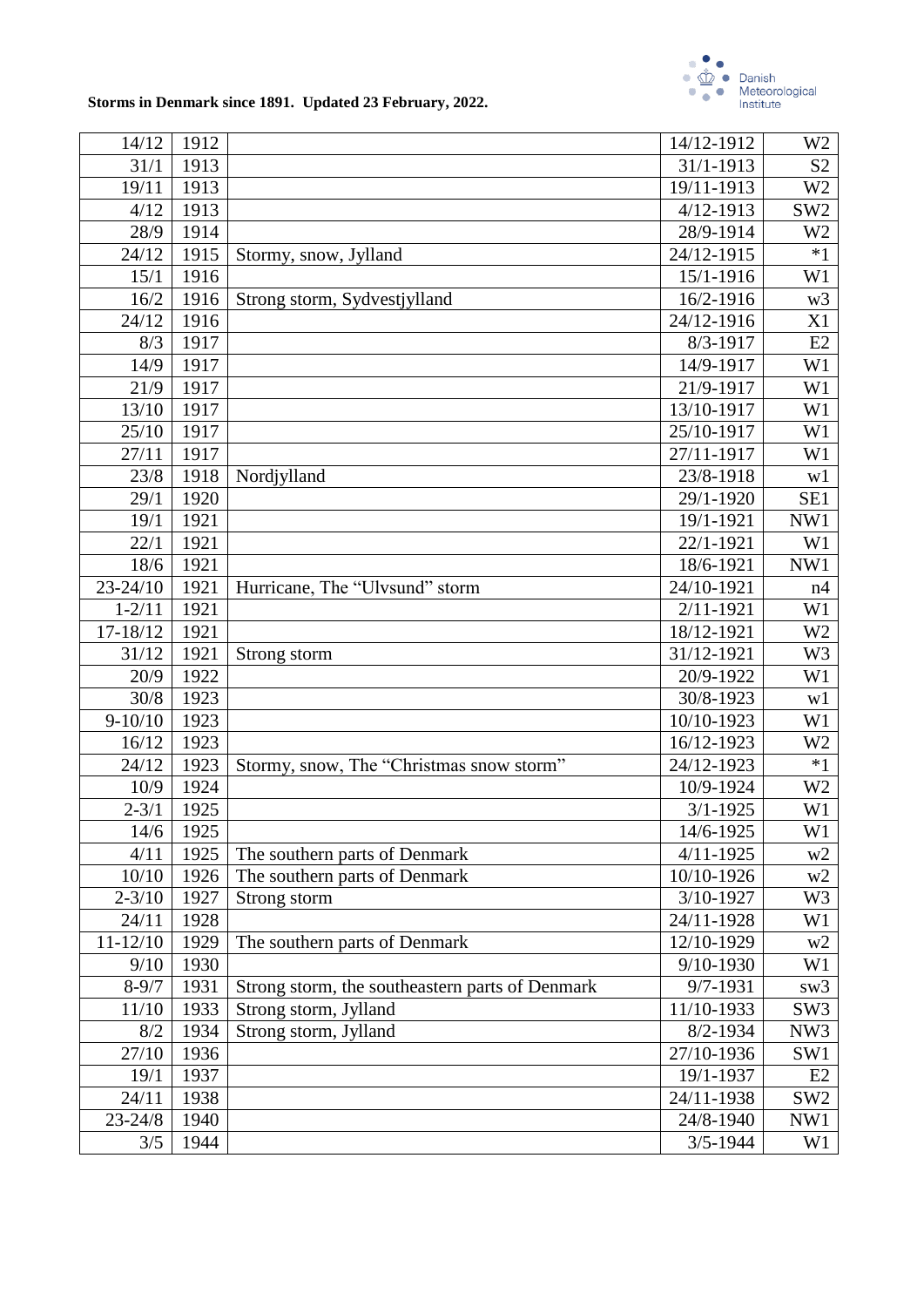

| 24/2          | 1946 | Stormy, snow                                      | 24/2-1946                | $*1$            |  |  |
|---------------|------|---------------------------------------------------|--------------------------|-----------------|--|--|
| 1/3           | 1947 | Stormy, snow                                      | $1/3 - 1947$             | $*1$            |  |  |
| 7/3           | 1947 | Stormy, snow                                      | $7/3 - 1947$             | $*1$            |  |  |
| 13/3          | 1947 | Stormy, snow                                      | 13/3-1947                | $*1$            |  |  |
| 1/3           | 1949 | Stormy, snow                                      | $1/3 - 1949$             | $*1$            |  |  |
| 24/10         | 1949 | Strong storm                                      | 24/10-1949               | W3              |  |  |
| 26/10         | 1949 | Strong storm                                      | 26/10-1949               | W3              |  |  |
| 6/1           | 1950 | Stormy, snow                                      | $6/1 - 1950$             | $*1$            |  |  |
| 28/5          | 1951 | The eastern parts of Denmark                      | 28/5-1951                | ne1             |  |  |
| 1/12          | 1951 | Nordjylland                                       | $1/12 - 1951$            | w2              |  |  |
| 28/1          | 1953 | Stormy, The "Holland storm"                       | 28/1-1953                | W1              |  |  |
| 11/2          | 1953 | Stormy, snow                                      | 11/2-1953                | $*1$            |  |  |
| 21/2          | 1953 |                                                   | 21/2-1953                | W <sub>2</sub>  |  |  |
| 16/1          | 1954 |                                                   | 16/1-1954                | W1              |  |  |
| 20/1          | 1954 |                                                   | 20/1-1954                | W1              |  |  |
| 21/1          | 1956 |                                                   | 21/1-1956                | W <sub>2</sub>  |  |  |
| $7 - 8/12$    | 1959 |                                                   | 8/12-1959                | E1              |  |  |
| $26 - 27/3$   | 1961 |                                                   | 27/3-1961                | NW1             |  |  |
| 12/2          | 1962 |                                                   | 12/2-1962                | W1              |  |  |
| $16 - 17/2$   | 1962 | The "Hamborg" storm                               | 17/2-1962                | NW <sub>2</sub> |  |  |
| 25/6          | 1962 |                                                   | 25/6-1962                | NW1             |  |  |
| 23/2          | 1967 |                                                   | 23/2-1967                | W1              |  |  |
| 17-18/10      | 1967 | Hurricane                                         | 18/10-1967               | w4              |  |  |
| $15 - 16/1$   | 1968 | Strong storm                                      | 16/1-1968                | W <sub>3</sub>  |  |  |
| 22/9          | 1969 |                                                   | 22/9-1969                | W <sub>2</sub>  |  |  |
| 21/11         | 1971 | Snow storm                                        | 21/11-1971               | $*2$            |  |  |
| 19/11         | 1973 | Strong storm                                      | 19/11-1973               | NW3             |  |  |
| 26/1          | 1975 |                                                   | $\overline{26}/1 - 1975$ | w2              |  |  |
| 3/1           | 1976 | Hurricane, Sydvestjylland                         | $3/1 - 1976$             | w4              |  |  |
| 24/12         | 1977 | The southern parts of Denmark                     | 24/12-1977               | w2              |  |  |
| 28-30/12      | 1978 | Snow storm, strong, the southern parts of Denmark | 30/12-1978               | $*3$            |  |  |
| $31/12 - 4/1$ | 1979 | Snow storm, the southern parts of Denmark         | $1/1 - 1979$             | $*2$            |  |  |
| 21/8          | 1980 |                                                   | 21/8-1980                | W1              |  |  |
| 8/2           | 1981 |                                                   | 8/2-1981                 | W <sub>2</sub>  |  |  |
| 2/11          | 1981 |                                                   | 2/11-1981                | W <sub>2</sub>  |  |  |
| $20 - 21/11$  | 1981 |                                                   | 21/11-1981               | W1              |  |  |
| $24 - 25/11$  | 1981 | Hurricane                                         | 25/11-1981               | W4              |  |  |
| 18/1          | 1983 | Hurricane                                         | 18/1-1983                | w4              |  |  |
| 13/1          | 1984 | Hurricane                                         | 13/1-1984                | w4              |  |  |
| 23/6          | 1984 | The southern parts of Denmark                     | 23/6-1984                | w2              |  |  |
| $16-17/11$    | 1984 |                                                   | 17/11-1984               | E1              |  |  |
| 6/9           | 1985 |                                                   | $6/9 - 1985$             | W <sub>2</sub>  |  |  |
| 6/11          | 1985 | Strong storm                                      | $6/11 - 1985$            | W <sub>3</sub>  |  |  |
| 2/12          | 1986 | 2/12-1986                                         |                          |                 |  |  |
| 24/9          | 1988 | The southern parts of Denmark<br>24/9-1988        |                          |                 |  |  |
| 29/11         | 1988 |                                                   | 29/11-1988               | w2<br>W2        |  |  |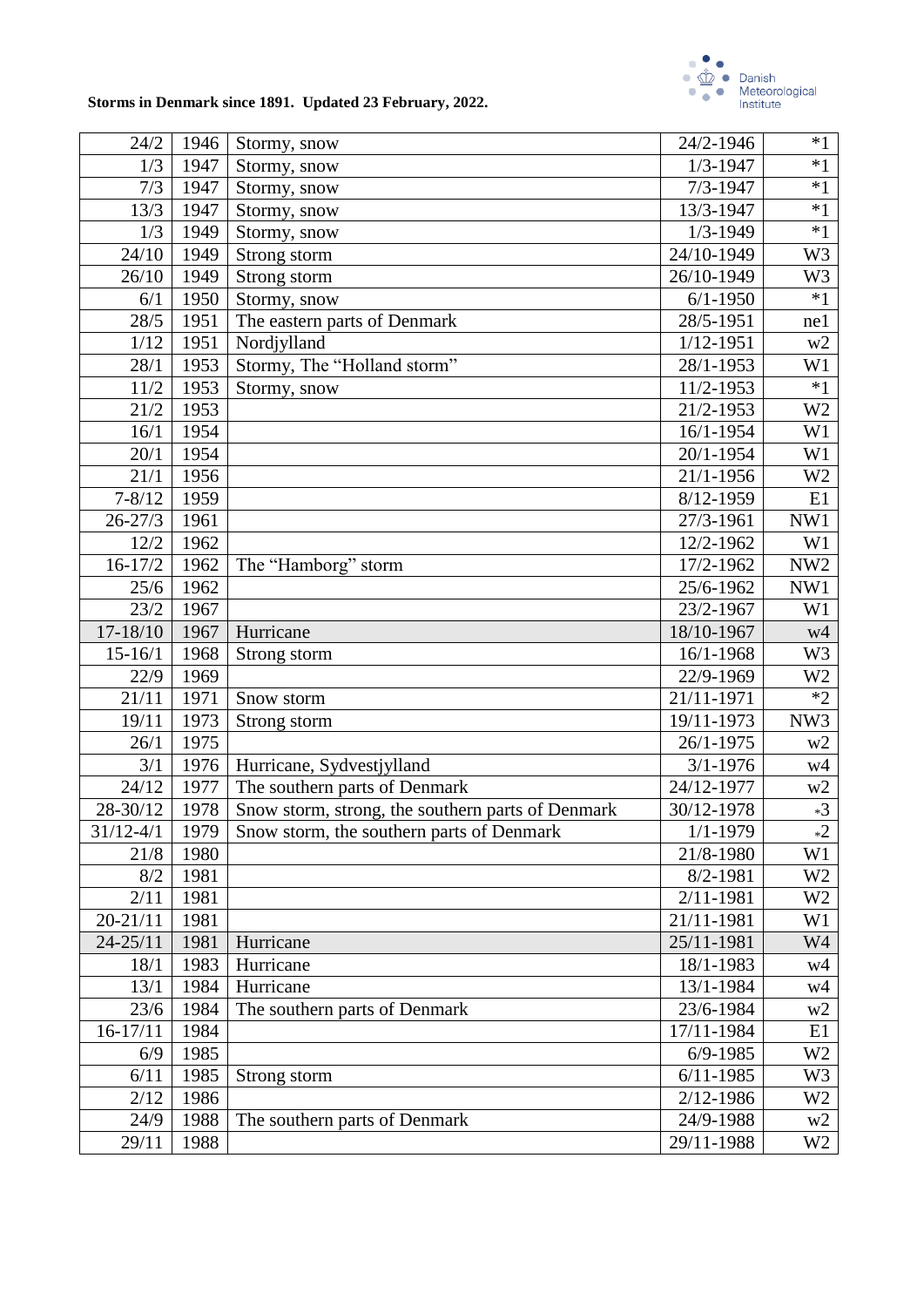

| 14/2         | 1989 | Vestjylland                                                          | 14/2-1989     | w2             |  |  |
|--------------|------|----------------------------------------------------------------------|---------------|----------------|--|--|
| $25 - 26/1$  | 1990 | Hurricane                                                            | 26/1-1990     | sw4            |  |  |
| 26/2         | 1990 | Hurricane                                                            | 26/2-1990     | w4             |  |  |
| 20/8         | 1990 | The southwestern parts of Denmark                                    | 20/8-1990     | w1             |  |  |
| 21/9         | 1990 | The southwestern parts of Denmark<br>21/9-1990                       |               |                |  |  |
| 9/1          | 1991 | Hurricane<br>$9/1 - 1991$                                            |               |                |  |  |
| 22/5         | 1991 |                                                                      | 22/5-1991     | W1             |  |  |
| 14/1         | 1993 | Hurricane-like, the southern parts and Bornholm                      | 14/1-1993     | w <sub>3</sub> |  |  |
| 22/1         | 1993 |                                                                      | 22/1-1993     | W <sub>2</sub> |  |  |
| 3/12         | 1999 | Hurricane, mostly the southern parts of Denmark                      | 3/12-1999     | W4             |  |  |
| 17/12        | 1999 |                                                                      | 17/12-1999    | sw1            |  |  |
| $29 - 30/1$  | 2000 | Storm                                                                | 30/1-2000     | W <sub>2</sub> |  |  |
| $28 - 29/1$  | 2002 | The southernmost parts of Denmark                                    | 29/1-2002     | W <sub>2</sub> |  |  |
| 27-28/10     | 2002 | The southern parts of Denmark                                        | 28/10-2002    | nw1            |  |  |
| 6/12         | 2003 | Stormy, Kattegat and coastal areas of Nordsjælland                   | $6/12 - 2003$ | n1             |  |  |
| 18/11        | 2004 | Stormy, few coastal areas                                            | 18/11-2004    | w1             |  |  |
| 8/1          | 2005 | Strong storm, Hurricane mostly the northern part of                  | $8/1 - 2005$  | W <sub>3</sub> |  |  |
|              |      | Jutland and the coastal western Jutland                              |               |                |  |  |
| 27/10        | 2006 | Stormy, few coastal areas                                            | 27/10-2006    | w1             |  |  |
| 1/11         | 2006 | Stormy, few coastal areas                                            | $1/11 - 2006$ | *n1            |  |  |
| 1/1          | 2007 | Stormy, few coastal areas                                            | $1/1 - 2007$  | w1             |  |  |
| $11 - 12/1$  | 2007 | Stormy, few coastal areas                                            | 12/1-2007     | w1             |  |  |
| 14/1         | 2007 | Stormy, few coastal areas                                            | 14/1-2007     | w1             |  |  |
| 27/6         | 2007 | Stormy, the southernmost parts of Denmark                            | 27/6-2007     | w1             |  |  |
| $31/1 - 1/2$ | 2008 | Stormy, few coastal areas                                            | 31/1-2008     | sw1            |  |  |
| 22/2         | 2008 | Stormy, few coastal areas                                            | 22/2-2008     | w1             |  |  |
| 1/3          | 2008 | Stormy, few coastal areas                                            | $1/3 - 2008$  | nw1            |  |  |
| 18/11        | 2009 | Stormy, few coastal areas                                            | 18/11-2009    | w1             |  |  |
| $7 - 8/2$    | 2011 | Stormy, coastal areas                                                | $8/2 - 2011$  | w1             |  |  |
| 27-28/11     | 2011 | Storm, most significant in the northern and eastern                  | 28/11-2011    | W <sub>2</sub> |  |  |
|              |      | parts of Denmark                                                     |               |                |  |  |
| $8-9/12$     | 2011 | Stormy, most significant in the western and northern                 | $9/12 - 2011$ | W1             |  |  |
|              |      | parts of Denmark                                                     |               |                |  |  |
| $3-4/1$      | 2012 | Storm, most significant in the western and northern                  | $4/1 - 2012$  | w2             |  |  |
|              |      | parts of Denmark                                                     |               |                |  |  |
| 28/10        | 2013 | Hurricane, southern parts of Denmark, record breaking                | 28/10-2013    | sw4            |  |  |
|              |      | in average wind speed and gust, named Allan                          |               |                |  |  |
| $5 - 6/12$   | 2013 | Hurricane, named Bodil                                               | $6/12 - 2013$ | nw4            |  |  |
| $14 - 15/3$  | 2014 | Stormy, the northern parts of Jutland, Kattegat and                  | 15/3-2014     | nw1            |  |  |
|              |      | Bornholm, named Carl                                                 |               |                |  |  |
| $2 - 3/1$    | 2015 | Stormy, coastal areas                                                | $2/1 - 2015$  | w1             |  |  |
| 9/1          | 2015 | Stormy, coastal areas, named Dagmar                                  | $9/1 - 2015$  | w1             |  |  |
| $10 - 11/1$  | 2015 | Storm, the northern parts of Jutland and coastal areas,<br>10/1-2015 |               |                |  |  |
|              |      | named Egon                                                           |               | w <sub>2</sub> |  |  |
| $7 - 8/11$   | 2015 | Stormy, the northern parts of Jutland and some coastal<br>8/11-2015  |               | W1             |  |  |
|              |      | areas, named Freja                                                   |               |                |  |  |
| 29/11        | 2015 | Strong storm (hurricane-like), coastal areas, named                  | 29/11-2015    | w <sub>3</sub> |  |  |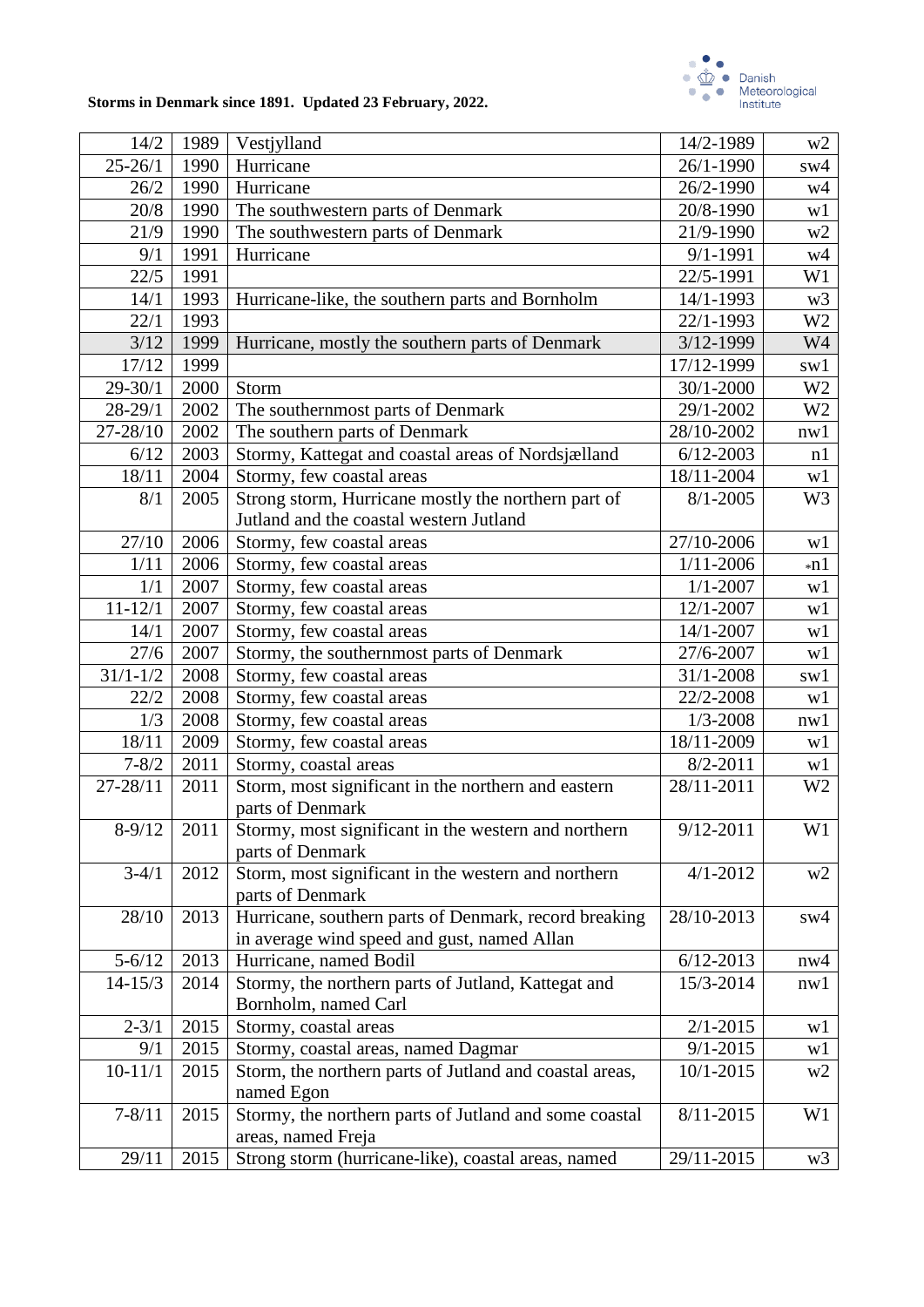

|              |      | Gorm                                                    |               |                 |
|--------------|------|---------------------------------------------------------|---------------|-----------------|
| 4/12         | 2015 | Stormy, the northern parts of Jutland and some coastal  | $4/12 - 2015$ | w1              |
|              |      | areas along the west coast of Jutland, named Helga      |               |                 |
| $26 - 27/12$ | 2016 | Storm, the northwestern parts of Jutland, west facing   | 27/12-2016    | w <sub>2</sub>  |
|              |      | coastal areas and Bornholm, named Urd                   |               |                 |
| $3-4/1$      | 2017 | Stormy, coastal areas, the western parts of Jutland     | $4/1 - 2017$  | nw1             |
| $13 - 14/9$  | 2017 | Stormy, coastal areas, the southern parts of Denmark    | 13/9-2017     | sw1             |
| 29/10        | 2017 | Stormy, coastal areas, named Ingolf                     | 29/10-2017    | NW1             |
| 10/8         | 2018 | Stormy, coastal areas, named Johanne                    | 10/8-2018     | W <sub>1</sub>  |
| 21/9         | 2018 | Stormy, coastal areas, named Knud; the northwestern     | 21/9-2018     | sw1             |
|              |      | parts of Denmark                                        |               |                 |
| $1 - 2/1$    | 2019 | Stormy, coastal areas, named Alfrida; the western parts | $2/1 - 2019$  | nw1             |
|              |      | of Jutland and Kattegat area                            |               |                 |
| 15/12        | 2019 | Stormy, coastal areas, the southern parts of Denmark    | 15/12-2019    | w1              |
| 9/2          | 2020 | Stormy, coastal areas                                   | $9/2 - 2020$  | s1              |
| $22 - 23/2$  | 2020 | Stormy, coastal areas                                   | 22/2-2020     | w1              |
| 25/2         | 2020 | Stormy, coastal areas                                   | 25/2-2020     | w1              |
| 12/3         | 2020 | Stormy, coastal areas, named Laura                      | 12/3-2020     | w1              |
| $29 - 30/1$  | 2022 | Storm, the northwestern parts of Jutland, coastal areas | 30/1-2022     | NW <sub>2</sub> |
|              |      | facing the Samsø belt and Bornholm, named Malik         |               |                 |
| $16-17/2$    | 2022 | Stormy, coastal areas                                   | 17/2-2022     | w1              |
| 18-19/2      | 2022 | Stormy, coastal areas, the southern parts of Denmark,   | 19/2-2022     | W1              |
|              |      | named Nora (the English and German names are            |               |                 |
|              |      | Eunice and Zeynep, respectively)                        |               |                 |

#### **23. September 2021**

The eight classified storms and stormy weather occurrences in the period 28 December 1978 to 4 January 1979 have been reclassified into two long-lasting storms after a review of the weather situation.